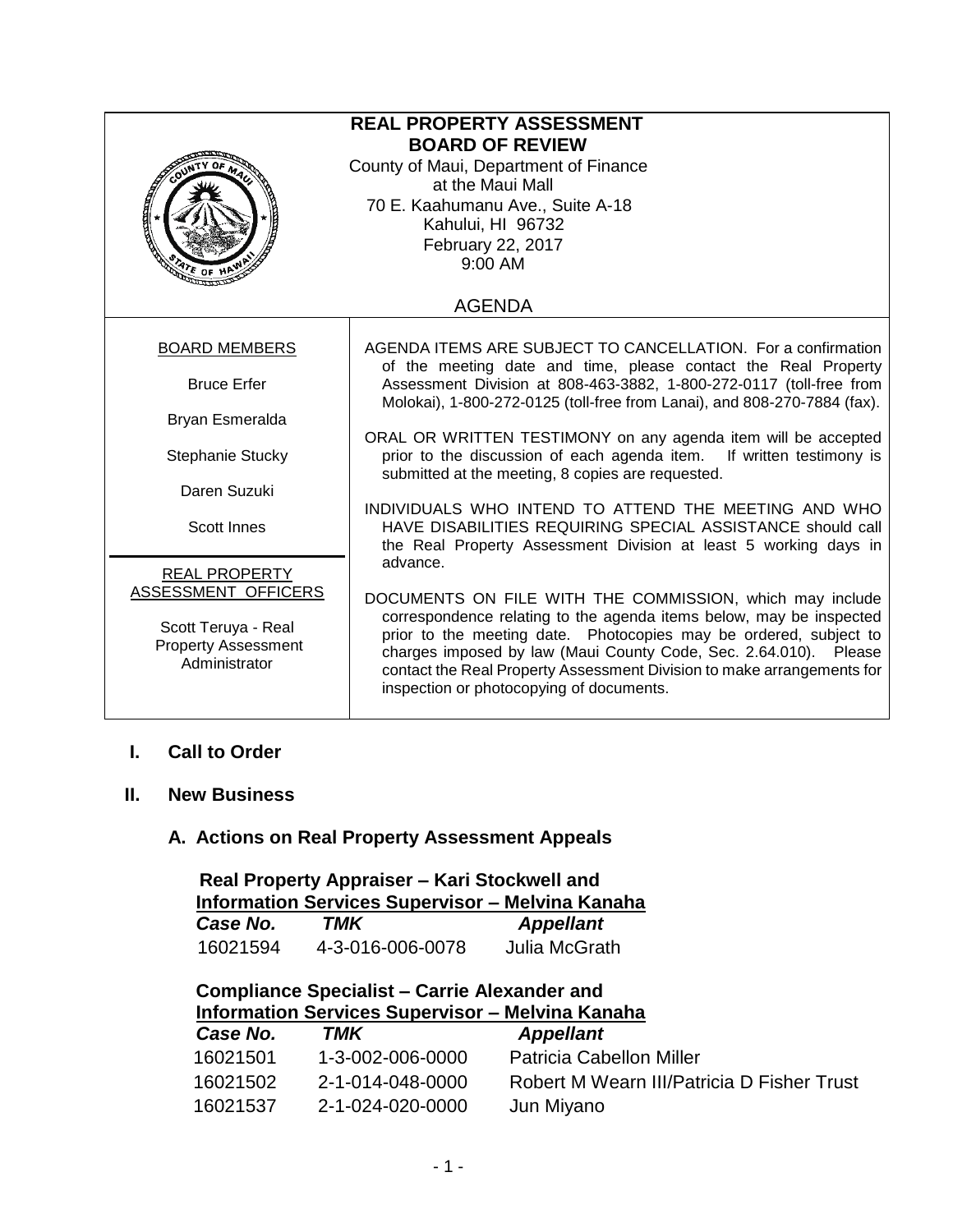| <b>Compliance Specialist – Carrie Alexander and</b> |             |                                                          |  |  |
|-----------------------------------------------------|-------------|----------------------------------------------------------|--|--|
|                                                     |             | Information Services Supervisor – Melvina Kanaha (con't) |  |  |
| $\mathbf{A}$                                        | <b>TAAI</b> | $\bf{A}$ . II                                            |  |  |

| Case No. | TMK              | <b>Appellant</b>               |
|----------|------------------|--------------------------------|
| 16021597 | 2-2-009-069-0000 | Eduardo F Bello                |
| 16021610 | 2-2-015-012-0000 | <b>Anthony J Cadiz Trust</b>   |
| 16021615 | 2-3-007-025-0000 | Sandi M Amaral Trust           |
| 16021614 | 2-3-058-034-0001 | Michael M Stone                |
| 16021599 | 2-7-025-009-0000 | <b>Gregory Ross Cromwell</b>   |
| 16021605 | 3-4-030-014-0058 | <b>Allan Bernardino Clores</b> |
| 16021509 | 3-5-014-099-0000 | Kory/Samatha Takamura          |
| 16021608 | 3-8-037-023-0002 | <b>Lasciak Family Trust</b>    |
| 16021595 | 3-9-004-134-0021 | <b>Lynne Masters</b>           |
| 16021591 | 4-3-009-056-0000 | Patrocinio/Marilou Bumanglag   |
| 16021611 | 4-5-011-001-0014 | David Dan Early                |
| 16021435 | 4-6-027-013-0000 | Ralph I Yanagawa               |
| 16021607 | 4-9-009-039-0000 | Joelle Mei Lianne Aki          |
|          |                  |                                |

## **III. Appeals with Unreturned Stipulations**

| Case No. | TMK              | <b>Appellant</b>                   |
|----------|------------------|------------------------------------|
| 016912   | 2-9-002-014-0000 | Michael P Marquard (2015)          |
| 16018527 | 3-7-012-034-0000 | <b>Safeway Stores Incorporated</b> |
| 16018646 | 3-8-079-012-0000 | 424 Dairy Road LLC                 |
| 16018481 | 4-2-001-028-0090 | Kenneth R Boudreau                 |
| 16018629 | 4-3-005-034-0001 | Kahana Partners I LLC              |
| 16018641 | 4-3-005-034-0002 | Kahana Retail LLC                  |
| 16018640 | 4-3-005-034-0003 | Kahana Retail LLC                  |
| 16018638 | 4-3-005-034-0004 | Kahana Retail LLC                  |
| 16018637 | 4-3-005-034-0005 | Kahana Retail LLC                  |
| 16018635 | 4-3-005-034-0006 | Kahana Partners II LLC             |
| 16018634 | 4-3-005-034-0007 | Kahana Partners I LLC              |
| 16018633 | 4-3-005-034-0008 | Kahana Partners II LLC             |
| 16018630 | 4-3-005-034-0009 | Kahana Retail LLC                  |
| 16018378 | 4-3-006-041-0033 | <b>Charles D Wills</b>             |
| 16018040 | 4-3-006-041-0038 | Moorhead 1991 Living Trust         |
| 16018363 | 4-4-001-100-0009 | <b>Thomas James Dunnion</b>        |
| 16018361 | 4-4-001-100-0010 | <b>Thomas James Dunnion</b>        |
| 16018364 | 4-4-001-100-0011 | <b>Thomas James Dunnion</b>        |
| 16018414 | 4-5-004-002-0001 | Heily's Puunoa Beach Two, LLC      |
| 16018417 | 4-5-004-002-0002 | Hawaii I, LLC                      |
| 016909   | 4-6-009-001-0000 | Landing At Lahaina LLC (2015)      |
|          |                  |                                    |